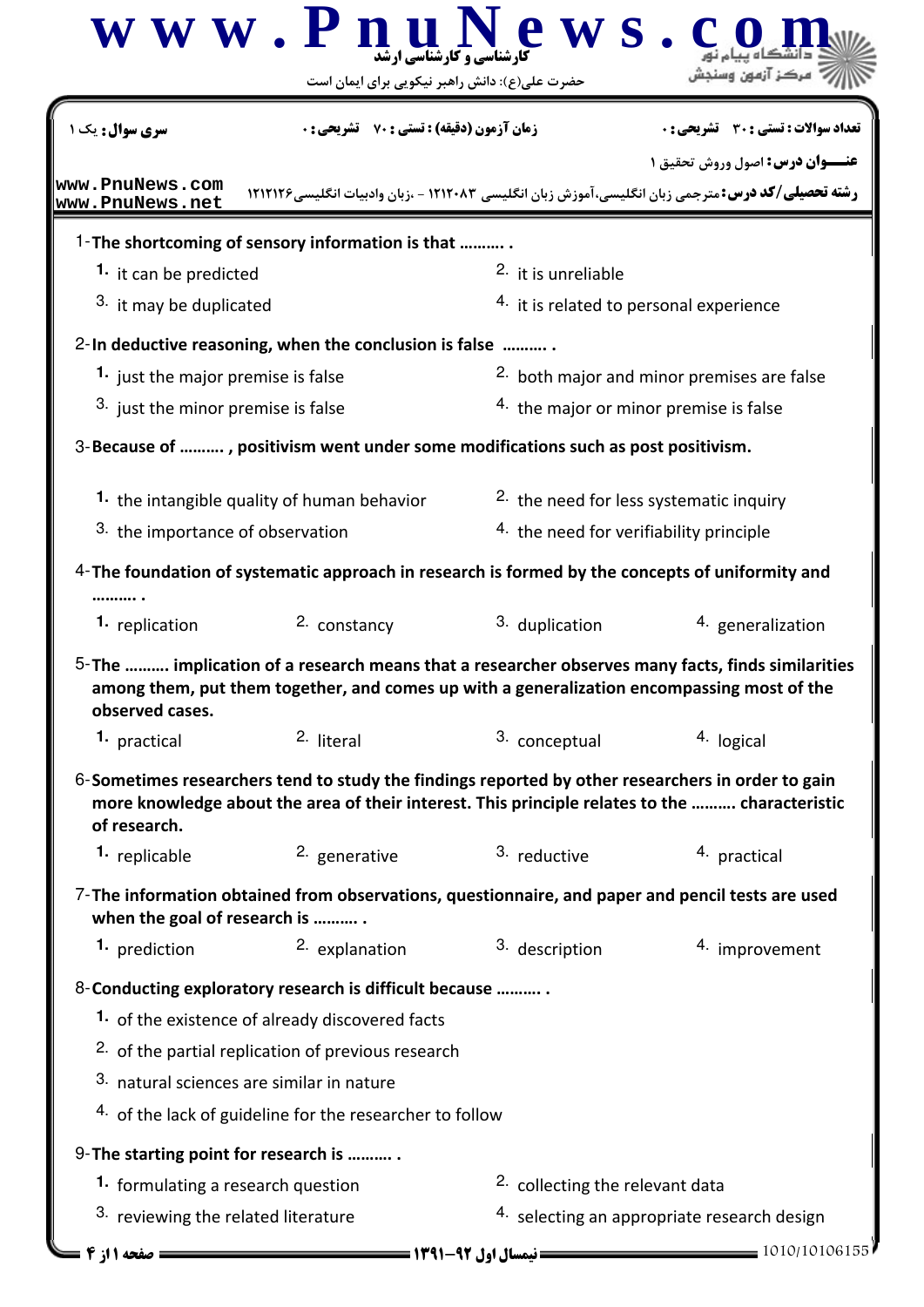|                                                     | حضرت علی(ع): دانش راهبر نیکویی برای ایمان است                                       |                                                                                                                                                                                                     |                                       |  |
|-----------------------------------------------------|-------------------------------------------------------------------------------------|-----------------------------------------------------------------------------------------------------------------------------------------------------------------------------------------------------|---------------------------------------|--|
| <b>سری سوال :</b> یک ۱                              | <b>زمان آزمون (دقیقه) : تستی : 70 ٪ تشریحی : 0</b>                                  |                                                                                                                                                                                                     | تعداد سوالات : تستي : 30 ٪ تشريحي : 0 |  |
| www.PnuNews.com                                     |                                                                                     | <b>رشته تحصیلی/کد درس:</b> مترجمی زبان انگلیسی،آموزش زبان انگلیسی ۱۲۱۲۰۸۳ - ،زبان وادبیات انگلیسی۱۲۱۲۱۶ (                                                                                           | <b>عنــوان درس:</b> اصول وروش تحقیق ۱ |  |
| www.PnuNews.net                                     |                                                                                     |                                                                                                                                                                                                     |                                       |  |
|                                                     |                                                                                     | 10-According to Brown (1987) the term  refers to a general mental activity.                                                                                                                         |                                       |  |
| 1. strategy                                         | 2. style                                                                            | 3. process                                                                                                                                                                                          | 4. product                            |  |
| called                                              |                                                                                     | 11-A factor in the affective domain which refers to the defence system one builds around himself is                                                                                                 |                                       |  |
| 1. responding                                       | 2. self-esteem                                                                      | 3. self-expression                                                                                                                                                                                  | 4. inhibition                         |  |
|                                                     |                                                                                     | 12-In order to formulate a research question, the researcher should consider the parameters such as<br>expertise, financial support, time, and equipment which are related to the  of the research. |                                       |  |
| 1. manageability                                    | 2. interest                                                                         | 3. complexity                                                                                                                                                                                       | 4. relevance                          |  |
|                                                     |                                                                                     | 13-The word 'how' should not be included in a research question because                                                                                                                             |                                       |  |
|                                                     | <sup>1</sup> the research question cannot focus on accuracy                         |                                                                                                                                                                                                     |                                       |  |
|                                                     | <sup>2.</sup> qualitative words are not appropriate in research question            |                                                                                                                                                                                                     |                                       |  |
|                                                     | 3. the researcher should limit the scope of the research question                   |                                                                                                                                                                                                     |                                       |  |
|                                                     | 4. the subject matter of the researcher must be taken into account                  |                                                                                                                                                                                                     |                                       |  |
|                                                     | regarded when dealing with descriptive questions.                                   | 14-Frequency, duration, intensity, and  of a behavior performed by a subject should be                                                                                                              |                                       |  |
| 1. scope                                            | $2.$ topic                                                                          | 3. accuracy                                                                                                                                                                                         | 4. range                              |  |
| questions.                                          |                                                                                     | 15-When the researcher investigates the relationship between X and Y, he conducts the                                                                                                               |                                       |  |
|                                                     | 1. cause-effect 2. prescriptive                                                     | 3. correlational                                                                                                                                                                                    | 4. comparison                         |  |
| is a type of  hypothesis.                           |                                                                                     | 16-"There is no relationship between listening to music and reading comprehension of EFL learners"                                                                                                  |                                       |  |
| 1. $null$                                           |                                                                                     |                                                                                                                                                                                                     | 2. positive directional               |  |
| 3. alternative                                      |                                                                                     | 4. negative directional                                                                                                                                                                             |                                       |  |
|                                                     | 17-Which one is <b>NOT</b> among the goals of literature review?                    |                                                                                                                                                                                                     |                                       |  |
|                                                     | 1. Avoiding the adequacies of previous research.                                    |                                                                                                                                                                                                     |                                       |  |
|                                                     | <sup>2.</sup> Identification of the limitations/delimitations of previous research. |                                                                                                                                                                                                     |                                       |  |
|                                                     |                                                                                     |                                                                                                                                                                                                     |                                       |  |
| 3. Putting the topic within scientific perspective. |                                                                                     |                                                                                                                                                                                                     |                                       |  |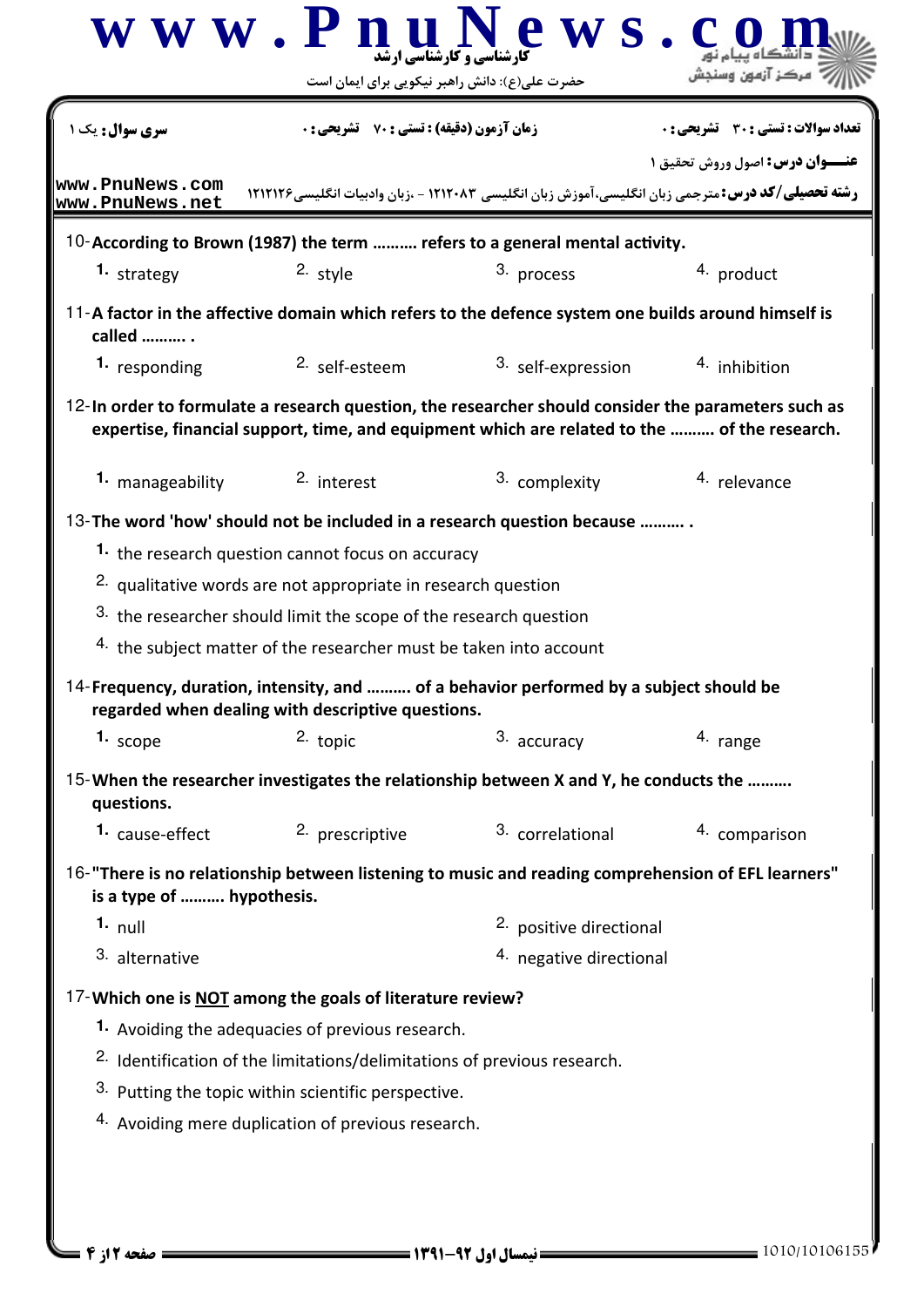|                                                                                                                 | $\bf W \, \bf W \cdot \bf P \, \bf n$ ل المعروفات التي ارشناسي و $\bf P \, \bf W \, \bf S \, \bf .$<br>حضرت علی(ع): دانش راهبر نیکویی برای ایمان است |                         |                                                                                                                                                    |  |  |
|-----------------------------------------------------------------------------------------------------------------|------------------------------------------------------------------------------------------------------------------------------------------------------|-------------------------|----------------------------------------------------------------------------------------------------------------------------------------------------|--|--|
| سری سوال : یک ۱                                                                                                 | <b>زمان آزمون (دقیقه) : تستی : 70 قشریحی : 0</b>                                                                                                     |                         | تعداد سوالات : تستي : 30 ٪ تشريحي : 0                                                                                                              |  |  |
| www.PnuNews.com<br>www.PnuNews.net                                                                              |                                                                                                                                                      |                         | <b>عنــوان درس:</b> اصول وروش تحقیق ۱<br><b>رشته تحصیلی/کد درس:</b> مترجمی زبان انگلیسی،آموزش زبان انگلیسی ۱۲۱۲۰۸۳ - ،زبان وادبیات انگلیسی۱۲۱۲۱۶ ( |  |  |
| 18-When taking notes from the materials, it is recommended that the researcher                                  |                                                                                                                                                      |                         |                                                                                                                                                    |  |  |
| 1. copy exact words of the author                                                                               |                                                                                                                                                      |                         |                                                                                                                                                    |  |  |
|                                                                                                                 | <sup>2.</sup> limit the literature review to only supporting statements                                                                              |                         |                                                                                                                                                    |  |  |
|                                                                                                                 | 3. read the materials and paraphrases the author's words                                                                                             |                         |                                                                                                                                                    |  |  |
| 4. ignore the pros and cons of the issue                                                                        |                                                                                                                                                      |                         |                                                                                                                                                    |  |  |
| 19-The difference between APA style and MLA style is that  is recorded immediately after the                    | author's name in APA, whereas it is located at the end of the entry in MLA.                                                                          |                         |                                                                                                                                                    |  |  |
| 1. place of publication                                                                                         |                                                                                                                                                      | 2. publisher's name     |                                                                                                                                                    |  |  |
| 3. author's first name                                                                                          |                                                                                                                                                      | 4. date of publication  |                                                                                                                                                    |  |  |
| 20-Some variables that can range from a minimum point up to a maximum point is called  and                      | others that cannot be measured directly is named  variables.                                                                                         |                         |                                                                                                                                                    |  |  |
| 1. abstract, discrete                                                                                           |                                                                                                                                                      | 2. continuous, abstract |                                                                                                                                                    |  |  |
| 3. discrete, concrete                                                                                           |                                                                                                                                                      |                         | 4. continuous, concrete                                                                                                                            |  |  |
| 21-Objects are ranked on a particular variable along a scale from high to low or vice-versa through<br>scaling. |                                                                                                                                                      |                         |                                                                                                                                                    |  |  |
| 1. ratio                                                                                                        | 2. interval                                                                                                                                          | 3. ordinal              | 4. nominal                                                                                                                                         |  |  |
| 22-The variables which are not observed and cannot be measured but exist as an underlying reason                | for the change in the dependent variable are usually  variables.                                                                                     |                         |                                                                                                                                                    |  |  |
| 1. moderator                                                                                                    | 2. control                                                                                                                                           | 3. independent          | 4. intervening                                                                                                                                     |  |  |
| 23-One of the advantages of  research is that it enables researchers to reevaluate the data in                  | relation to certain hypotheses, theories, and generalizations which hold true about the past.                                                        |                         |                                                                                                                                                    |  |  |
| 1. historical                                                                                                   | 2. experimental                                                                                                                                      | 3. field study          | 4. descriptive                                                                                                                                     |  |  |
| 24-Artistic remains including drawings, paintings, movies; and published materials including books,             | periodicals, articles are the examples of  records.                                                                                                  |                         |                                                                                                                                                    |  |  |
| 1. physical                                                                                                     | 2. official                                                                                                                                          | 3. historical           | 4. nonofficial                                                                                                                                     |  |  |
|                                                                                                                 |                                                                                                                                                      |                         |                                                                                                                                                    |  |  |